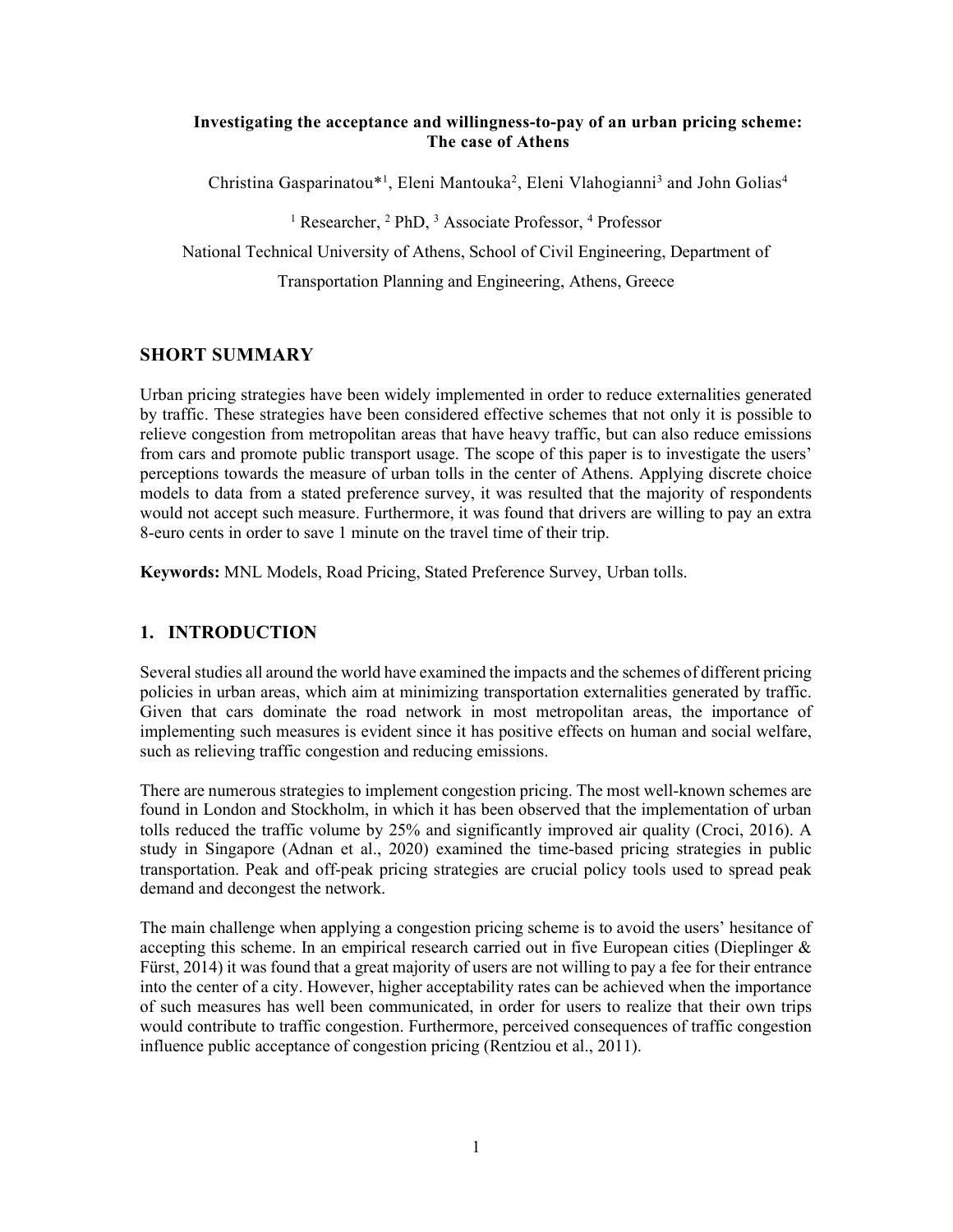## 2. METHODOLOGY

In order to investigate the acceptance of the application of urban pricing strategies – a new transport concept, it is necessary to collect stated preferences data, which reveal the users' perceptions towards these measures. To this end, a structured questionnaire was designed and a field survey was conducted. Following the collection of the data, MNL models were applied aiming to identify the characteristics and the conditions under which users would accept such a measure.

## Stated preferences survey

To investigate the intention of users to accept a cost for their entrance into the center of Athens (the Athens ring), which aims at decongesting the center of Athens and improving the environmental conditions, a questionnaire survey was designed. The stated preferences survey was carried out during the period 15/11/2021-26/11/2021 on the field, and more precisely in the center of Athens during the morning hours  $(10:00 \text{ a.m.} - 4:00 \text{ p.m.})$ . The total number of the collected questionnaires is 1,260.

The questionnaire consists of 4 parts and includes 21 questions in total. In the first parts, the questionnaire focused on capturing the mobility profile of each driver (i.e., residential area inside or outside the Athens ring, peak hours trips, travel mode, frequency of entering the Athens ring, trip purpose, whether the car enters the Athens ring every day and if not how respondents travel, departure time flexibility, and parking cost). In the second part, the respondents were asked to answer questions regarding their perception of the urban tolls. Indicatively, each individual was required to opt between a set of conditions under which an urban toll would be acceptable (e.g., if the traffic congestion was reduced or the revenues be given for the improvement of public transport). Afterward, the respondents were asked to agree or disagree with the measure of urban tolls, mention the travel mode that would be chosen in case the urban tolls were applied, and indicate the groups of people that based on the respondent perception should be offered a discount (e.g., residents of the center of Athens, vulnerable groups). The third part consists of 11 scenarios referring to pairs of cost of urban tolls and time-gain for trips with different travel times and aims at identifying the patterns of drivers in case urban tolls were applied. The respondents were asked to choose a number of cost-gain in time pairs trips with 20-,40- and 60-minutes travel time. It is worth mentioning that the cost sometimes increased analogously with the profit in time and sometimes did not. The last part of the questionnaire includes the demographic characteristics of the respondents.

## Model development

In transportation research, discrete choice models are usually developed to predict travel behaviors, more specifically choices on modes of transportation, time of day, destinations, and even routes (Chen et al., 2016). Discrete choice models are developed relying on the Utility Theory, based on which the traveler is rational and consistent. This means that the decision-maker will always choose the best alternative (maximum utility) given all the available information. The Multinomial Logit (MNL) family of models are utilized in order to understand the behavioral characteristics of users' travel choices, such as the value of time  $(VoT)$ . The  $VoT$  can be computed by the ratio of the emerging coefficient for time and the price or cost coefficient (Brownstone et al., 2003). The  $V\circ T$ represents the amount of money one is willing to pay for a desirable change of one unit in time or how many monetary units correspond to the time spent travelling.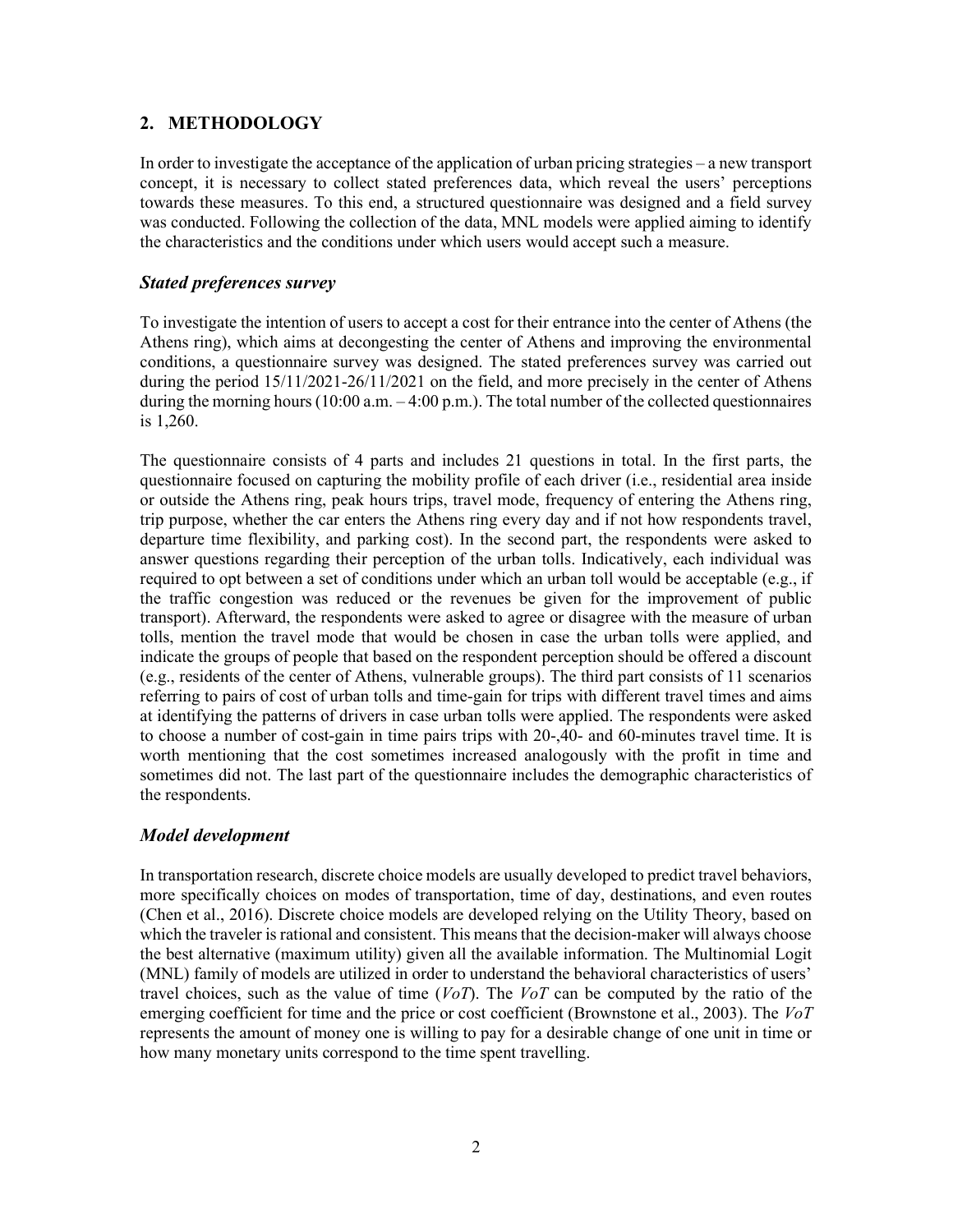In the present paper, 5 logit regression models were developed. Models 1 and 2 are binary logit models and estimate the factors that affect the acceptance of the measure of urban tolls and the mode choice after the application of such measure, respectively. Moreover, Model 3 was built in order to estimate the acceptance of different urban-tolls schemes. Finally, Models 4 and 5 estimate the preference of users among cheap and expensive pricing schemes. Models 3, 4 and 5 used the responses from the questions referring to the scenarios.

### 3. IMPLEMENTATION AND FINDINGS

#### Analysis of responses

The first step after collecting the questionnaires is to perform a preliminary statistical analysis in order to understand the characteristics, travel patterns and intentions of drivers. The sociodemographic characteristics of the sample of 1,260 respondents are shown in the Table 2.

| Variable   | <b>Example</b>                        | <b>Percentage of sample</b> |
|------------|---------------------------------------|-----------------------------|
| Gender     | Male                                  | 49.13%                      |
|            | Female                                | 50.87%                      |
| Age        | Young (18-34)                         | 37.54%                      |
|            | Middle-aged (35-54)                   | 45.48%                      |
|            | Elderly $($ >55)                      | 16.98%                      |
| Income     | Low ( $≤$ € 10,000)                   | 39.92%                      |
|            | Medium ( $\in$ 10,000 - $\in$ 20,000) | 44.92%                      |
|            | High (> € 25,000)                     | 15.16%                      |
| Occupation | State employee                        | 8.49%                       |
|            | Private employee                      | 45.71%                      |
|            | Freelance                             | 33.49%                      |
|            | Unemployed                            | $1.11\%$                    |
|            | Retired                               | 3.65%                       |
|            | Student                               | 7.54%                       |

### Table 2: Socio-demographics of the Sample

Findings demonstrated evidence that most of the respondents (80.3%) are not willing to pay a fee for their entrance with a car into the Athens ring. However, it has been shown from studies in numerous cities that the acceptance of such new concepts tends to increase after the implementation (Eliasson, 2002).

An interesting finding concerning the mobility profile of drivers is presented in Figure 1. More specifically, it shows the distribution of the mode of transportation for the respondents who live inside and outside of the center of Athens. It is worth mentioning that the majority of the respondents (78%) live outside of the center of Athens. It seems that 60% of people living outside the center use their cars and 20% of them use the public transport. These percentages are reduced for the residents of the center and a share of them is replaced by the usage of motorcycle, taxi and walking/bicycling.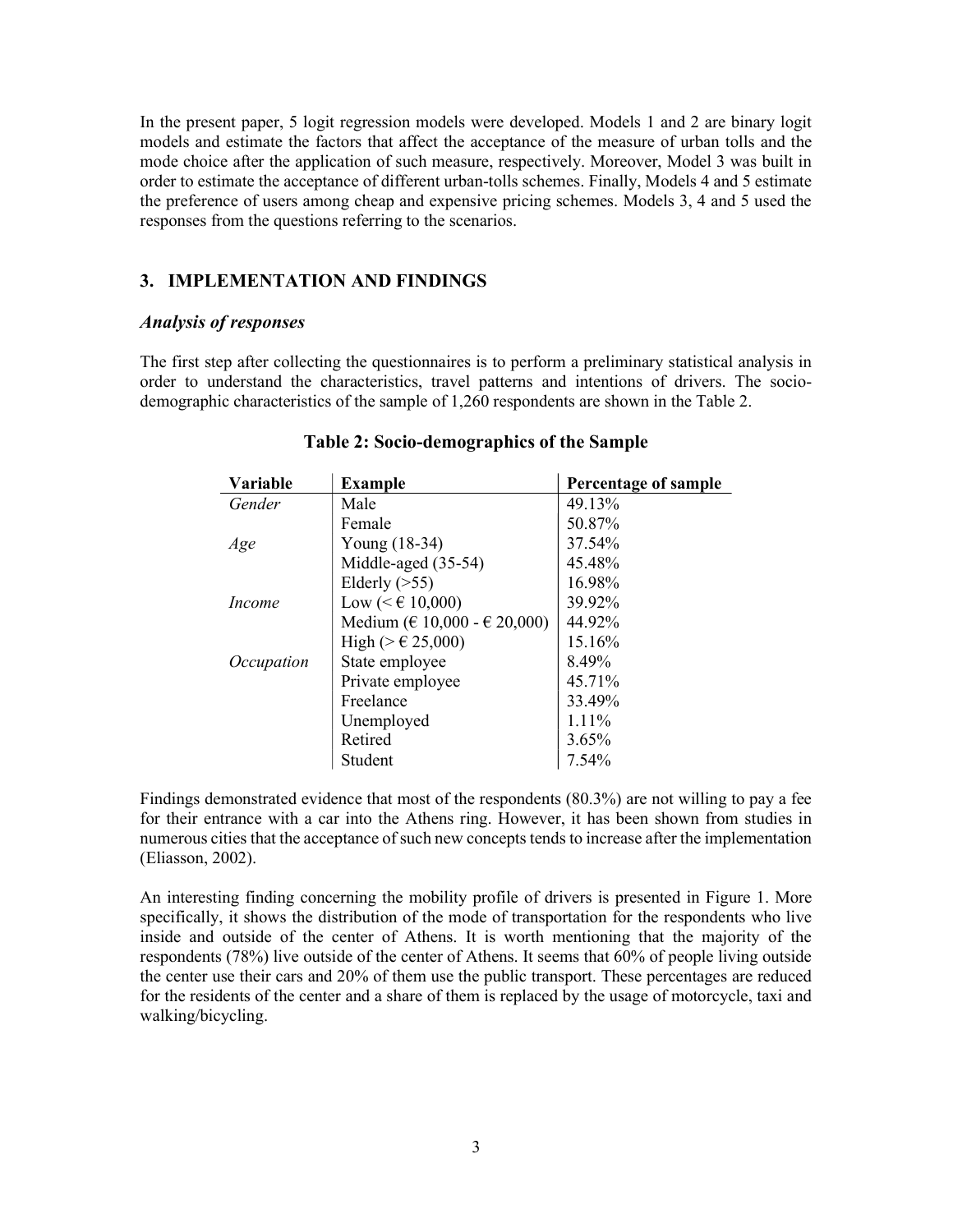

Figure 1: Travel Mode Choice for Residents of/outside of the Center of Athens

Analysing the responses – regarding the scenarios – of drivers who would choose to enter the center of Athens with car after the implementation of urban tolls, it was resulted that most of them would opt for the cheaper fee charge, as shown in Figure 2. In fact, 55% of them chose the cheapest option for all scenarios. It was found that for trips with smaller travel times, users are not willing to pay a high fee in order to have some profit in their travel time. However, when the cost of the fee is increased in both options the users' preference for the more expensive option increases. Finally, it is clear that for trips with longer travel time, in this case one-hour journeys, while the majority of respondents chose the cheaper option, the choice of the most expensive fare exceeded 35%.



Figure 2: Responses for Various Scenarios for Car Drivers after the Application of Urban Tolls

#### Modelling respondents' options

First, two binary logit models were built aiming to identify the factors affecting the acceptance of the measure of urban tolls and also the factors affecting the option of using a car or not after the implementation of this measure. Regarding the toll-acceptance model, the acceptance of the measure was encoded with the value of "1", whereas the non-acceptance of the measure was encoded with the value of "0". Respectively, for the mode choice after the implementation of the measure, the usage of car was encoded with the value of "1", whereas the option of using another mode was encoded with the value of "0". The accuracy of the toll-acceptance model and the modechoice model was calculated 68.6% and 72.5%, respectively. Moreover, the ROC curve had 0.684 Area Under the Curve for the toll-acceptance model and 0.727 for the mode-choice model.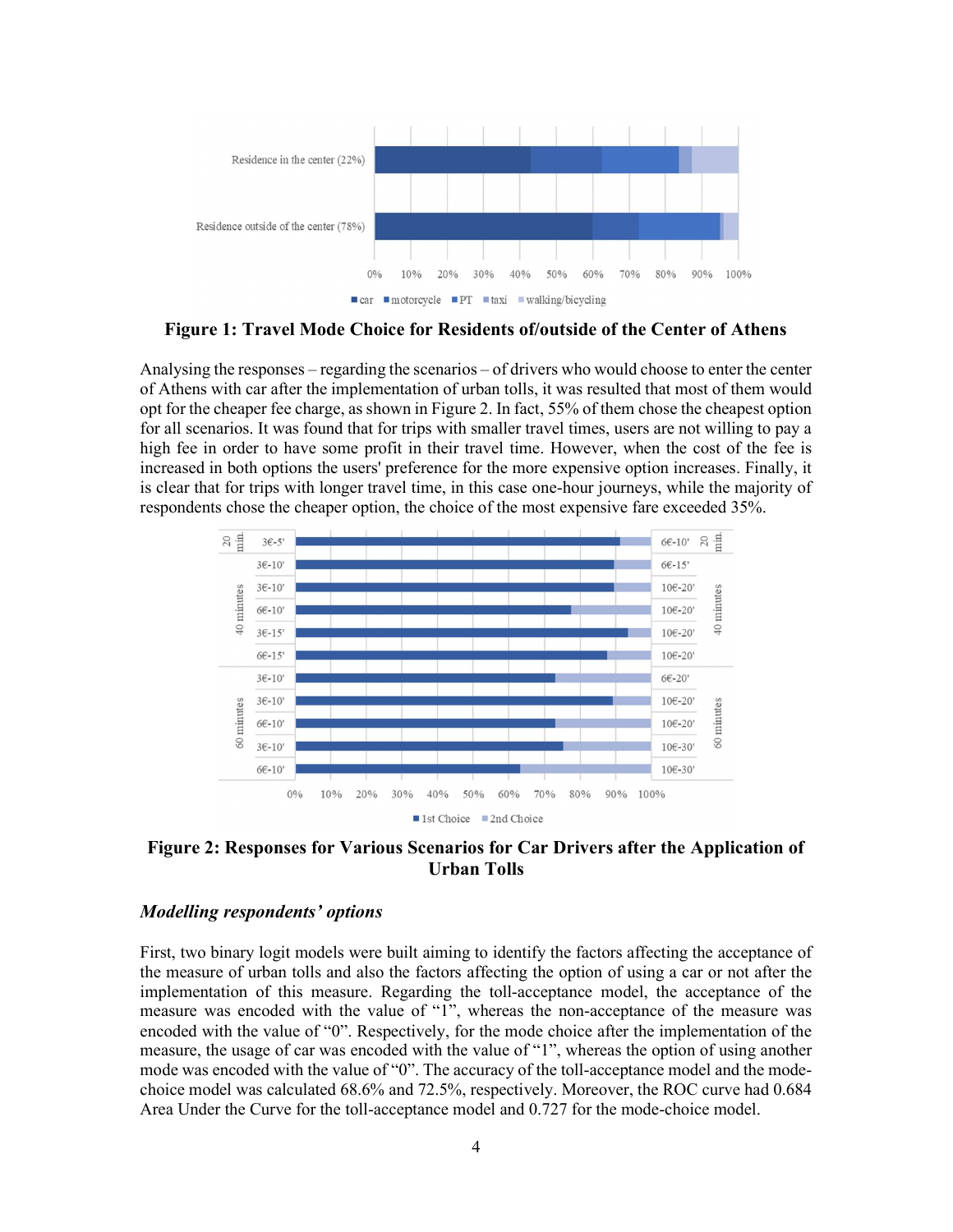Table 3 summarises the significance of the main variables for these models. The main factors that affect the users' acceptance of urban tolls are the age, gender, income and the premise that there will be credible transport alternatives. More specifically, young people and men tend to be more positive towards such a measure compared to older people and women. Finally, as expected, people with higher income are more likely to accept the measure of urban tolls. Regarding the travel mode choice after the implementation of urban tolls, the most significant factors that affect it are the residential area (inside/outside of the center of Athens), the travel during peak hours and the premise that there will be credible transport alternatives.

|                                                 | Coefficients/p-value   |         |                         |         |  |
|-------------------------------------------------|------------------------|---------|-------------------------|---------|--|
| <b>Variables</b>                                |                        |         | Mode choice after the   |         |  |
|                                                 | Urban tolls acceptance |         | implementation of urban |         |  |
|                                                 |                        |         | tolls                   |         |  |
|                                                 | Coefficients           | p-value | Coefficients            | p-value |  |
| Residence in the center of Athens               | n/a                    | n/a     | $-0.346$                | $**$    |  |
| Peak hour trips                                 | $-0.464$               | ***     | 0.537                   | ***     |  |
| Age                                             | $-0.340$               | ***     | n/a                     | n/a     |  |
| Gender                                          | 0.286                  | ***     | n/a                     | n/a     |  |
| Income                                          | 0.782                  | ***     | n/a                     | n/a     |  |
| Occupation (private employee)                   | 0.359                  | $\ast$  | $-0.359$                | $\ast$  |  |
| Occupation (freelance)                          | 0.565                  | ***     | 0.352                   | $\ast$  |  |
| Occupation (unemployed)                         | 1.314                  | ***     | $-1.608$                | **      |  |
| Occupation (retired)                            | 0.630                  | $***$   | $-0.264$                |         |  |
| Occupation (student)                            | 1.072                  | ***     | $-0.065$                |         |  |
| Mode (motorcycle)                               | $-0.116$               |         | $-3.017$                | ***     |  |
| Mode (PT)                                       | $-0.083$               |         | $-2.690$                | ***     |  |
| Mode (taxi)                                     | 0.560                  |         | $-15.726$               |         |  |
| Mode (walking/bicycling)                        | 0.066                  |         | $-1.988$                | ***     |  |
| Under the condition of<br>the                   | 0.772                  | ***     | $-0.709$                | ***     |  |
| existence of credible transport<br>alternatives |                        |         |                         |         |  |
| Under the condition of improving<br>PT          | 0.305                  | $**$    | n/a                     | n/a     |  |
| Under the condition of road                     | 0.767                  | ***     | n/a                     | n/a     |  |
| Network improvement                             |                        |         |                         |         |  |
| Under the condition of tax                      | $-0.530$               | ***     | n/a                     | n/a     |  |
| reduction                                       |                        |         |                         |         |  |
| Under the condition of charging                 | 0.347                  | ***     | n/a                     | n/a     |  |
| depending on the travelled                      |                        |         |                         |         |  |
| distance                                        |                        |         |                         |         |  |
| Under the condition of reducing                 | n/a                    | n/a     | 0.535                   | ***     |  |
| the road congestion                             |                        |         |                         |         |  |
| Under the condition of charging                 | 0.903                  | ***     | 0.372                   | ***     |  |
| depending on the vehicle type                   |                        |         |                         |         |  |

### Table 3: Significance of Variables in the Urban Toll Acceptance and Mode-choice Model

Significance:  $0$  '\*\*\*'  $0.001$  '\*\*'  $0.01$  '\*'  $0.05$  '.'  $0.1$  ' ' 1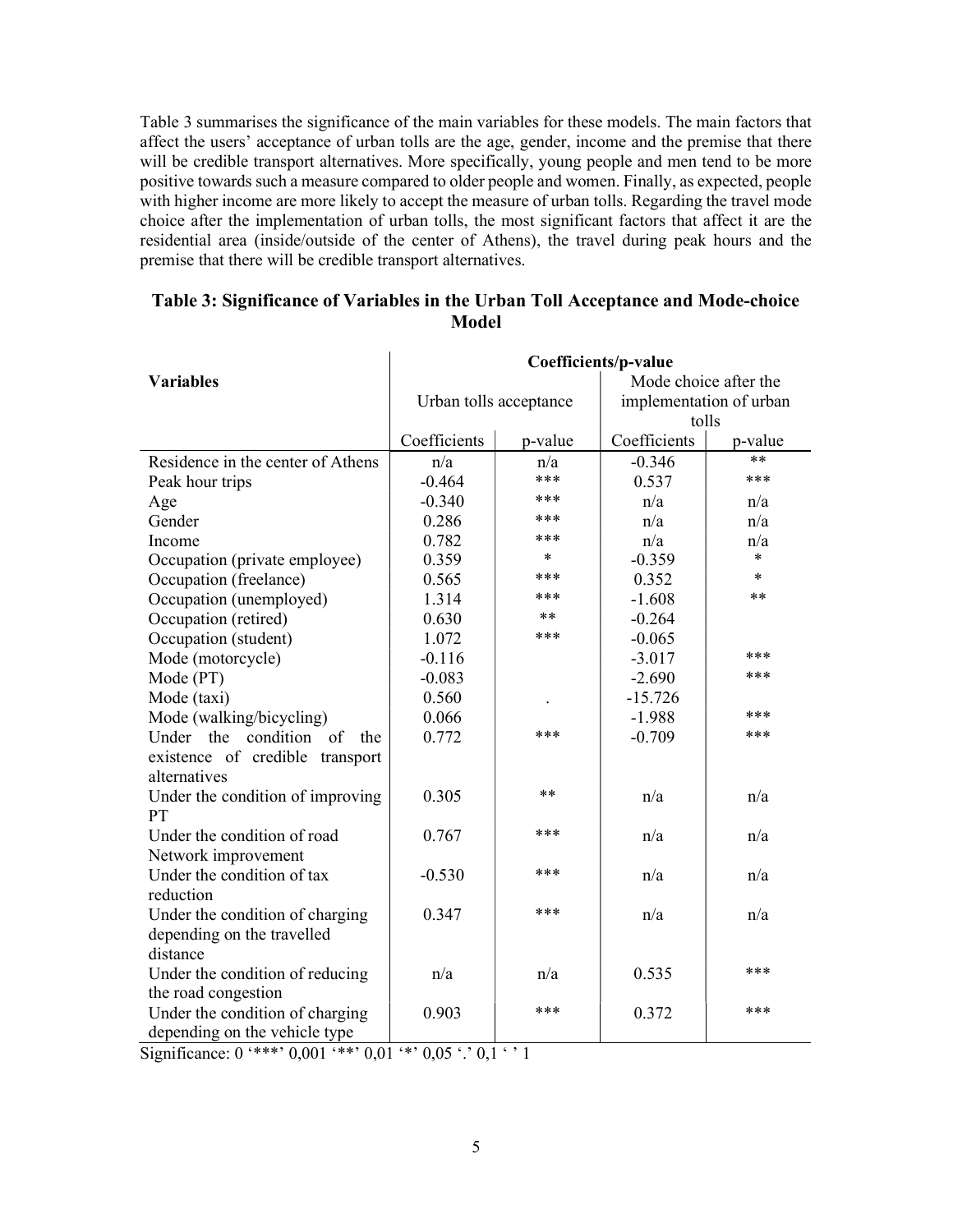Following, an MNL regression model was built to model the choices of users – regarding whether they would choose the cheap or the expensive option or even if they would choose not to enter the Athens ring. These choices were encoded with the values "1", "2" and "3", respectively. Table 4 shows the coefficients and the significance of the independent variables used in this model. These variables were defined as the time-gain (in minutes) and the additional cost of the trip corresponding to the toll fee  $(\epsilon)$ . This model was built without an intercept in order for the differences between the three options to be fully reflected in the values of the coefficients of each independent variable.

### Table 4: Significance of Variables in the Urban Toll Acceptance Model from Declared Preference Scenarios

|                                                                       | Coefficients | Std. Error | p value |
|-----------------------------------------------------------------------|--------------|------------|---------|
| Time-gain                                                             | 0.021        | 0.006      | $***$   |
| Toll fee                                                              | $-0.248$     | 0.014      | ***     |
| Significance: $0$ '***' $0.001$ '**' $0.01$ '*' $0.05$ '.' $0.1$ ' '1 |              |            |         |

Moreover, two MNL regression models were built, in order to investigate the preferences between cheap and expensive options in the scenarios for drivers who would switch to another travel mode after the implementation of urban tolls and for drivers who would stick to their preference and continue to use their car. Tables 5 and 6 present the correlation of the travel time and the fare variables with the preferred option in the various scenarios.

## Table 5: Significance of Variables in the Opting-for-scenario Model for Drivers who would Switch to Another Travel Mode after the Implementation of Urban Tolls

|                                                                       | Coefficients | Std. Error | p value |
|-----------------------------------------------------------------------|--------------|------------|---------|
| Intercept $(2nd choice)$                                              | $-1.741$     | 0.151      | ***     |
| Time-gain                                                             | $-0.109$     | 0.009      | ***     |
| Toll fee                                                              | $-0.243$     | 0.032      | ***     |
| Significance: $0$ '***' $0.001$ '**' $0.01$ '*' $0.05$ '.' $0.1$ ' '1 |              |            |         |

## Table 6: Significance of Variables in the Opting-for-scenario Model for Drivers who would Use their Car after the Implementation of Urban Tolls

|                                                                       | Coefficients | Std. Error | p value |
|-----------------------------------------------------------------------|--------------|------------|---------|
| Intercept $(2nd choice)$                                              | $-1.719$     | 0.176      | ***     |
| Time-gain                                                             | $-0.11$      | 0.01       | ***     |
| Toll fee                                                              | $-0.216$     | 0.036      | ***     |
| Significance: $0$ '***' $0.001$ '**' $0.01$ '*' $0.05$ '.' $0.1$ ' '1 |              |            |         |

Subsequently, the Value of Time (VoT) was estimated for each of the above 3 models. Based on the results, a driver is willing to pay an extra 8-euro cents for every 1 minute that is saved on travel time. Consequently, a user would pay up to  $\epsilon$  6 to save 1 hour in their travel time. As far as the users' preference in the scenarios, drivers who would use another travel mode after the implementation of urban tolls cost their time  $0.45 \text{ }\epsilon\text{/min}$ , whereas the respective value for drivers who would continue to use their car after the implementation of such measure is 0.51  $\epsilon$ /min. From the aforementioned, it can be observed that the value of time for drivers who would stick to their preference of using their cars after the application of urban tolls is 13% greater than drivers who would shift to another travel mode.